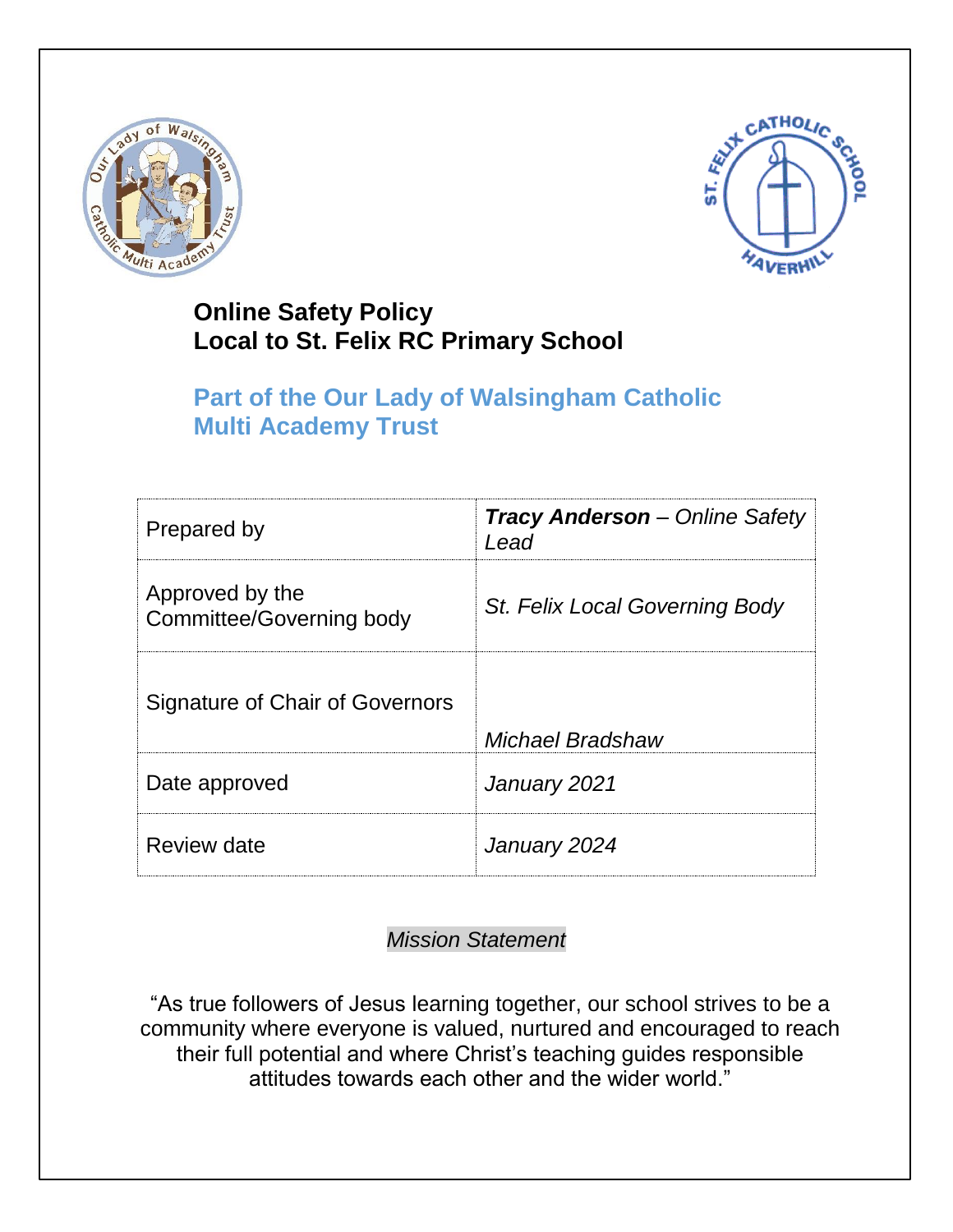## **TEACHING AND LEARNING**

#### **Why internet and digital communications are important**

• The internet is an essential element in life for education, business, and social interaction. The school has a duty to provide students with quality internet access as part of their learning experience.

• Internet use is part of the curriculum and a necessary tool for staff and pupils. The school internet access is provided by Suffolk County Council and includes filtering appropriate to the age of pupils. Any changes will be made in consultation with the Governing Body and the MAT.

• Pupils are taught correct internet use: what is acceptable and what is not. They are given clear objectives for internet use. See appendices: Pupils AUA.

• Pupils have supervised access to the computers and internet, during lessons and extra-curricular activities.

• Pupils are educated in the effective use of the internet via classroom Computing lesson, Online Safety in Computing and PHSE and through the Online Safety Team.

• Pupils are shown how to publish and present information appropriately to a wider audience including safe rules for publishing on social media and safe use of data.

**Pupils will be taught how to evaluate internet content – appropriate to their age.** The school ensures that the use of internet derived materials by staff and by Pupils will comply with copyright law.

Pupils are taught to be critically aware of the materials they read and shown how to validate information before accepting its accuracy. They will be shown which sites to access; how to use the internet to research and not to copy and paste large chunks of the internet, to know that this is a copyright issue and plagiarises other's intellectual content.

Pupils are taught how to report inappropriate internet content through reporting systems.

The pupils are taught that visiting any websites and communicating online leaves a 'digital footprint'.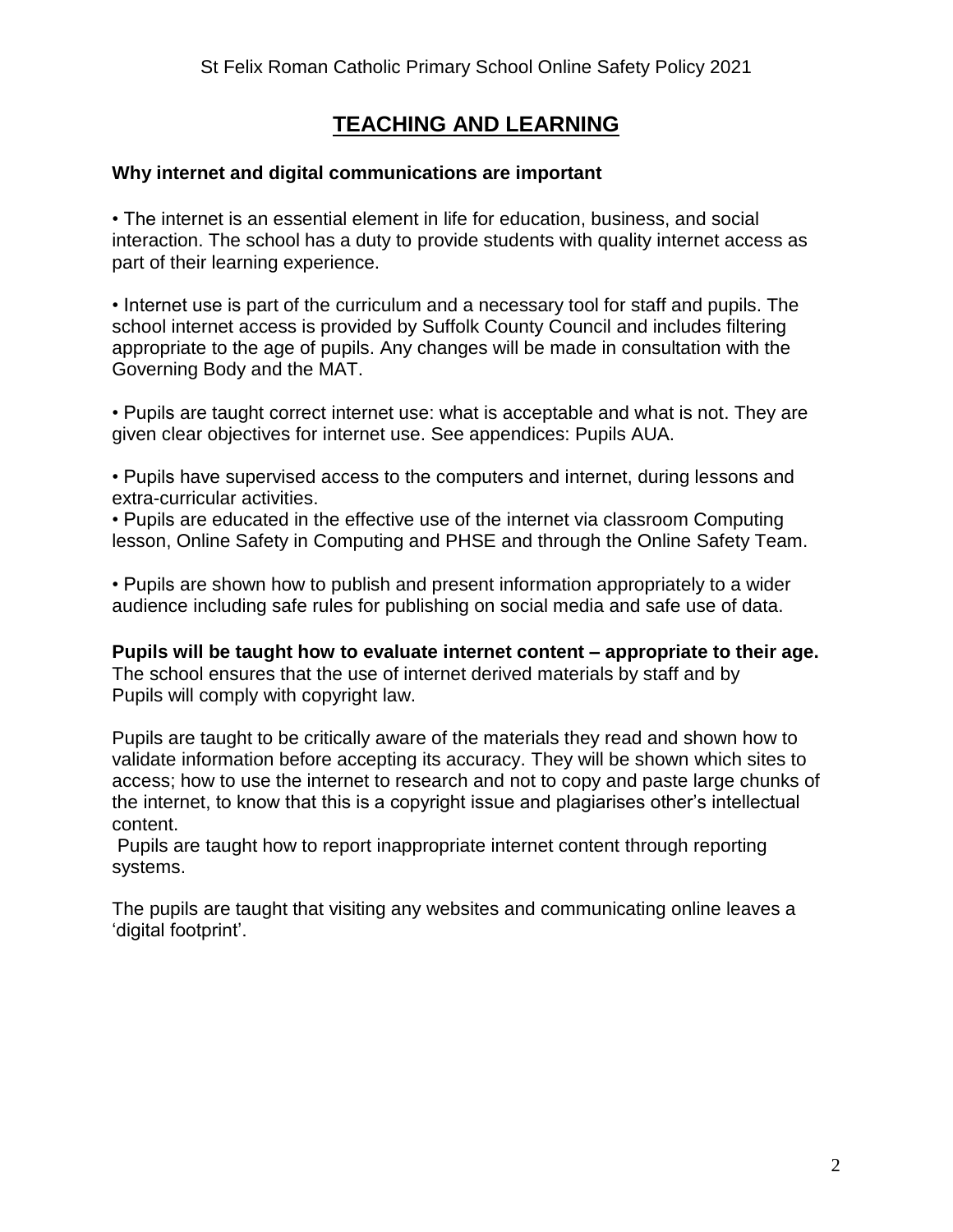## **MANAGING INTERNET ACCESS**

#### **Information system security**

- School ICT systems' security is reviewed regularly.
- Virus protection is updated regularly.
- Security strategies are monitored by Computing services team.

#### **E-mail and other forms of e-communication**

• Staff may only use approved e-mail accounts on the school system.

• Staff will monitor use of Microsoft Teams when allowing the use of chat or between pupil communication.

• Staff and pupils must not reveal personal details of themselves or others in electronic forms of communication, including social media, Microsoft Teams or in presentations of information.

• Staff to pupil communication may take place over Microsoft Teams regarding learning tasks set for homework or home learning.

### **Published content and the school website**

• The only contact details published on the website are for the school (address, e-mail and telephone number). Staff or pupils' personal information is not published.

• The Head of School takes overall editorial responsibility and ensures that content is accurate and appropriate.

#### **Publishing photographs, images, and work**

• Photographs that include pupils are selected carefully and do not enable individual pupils to be clearly identified by name. The school aims to use group photographs rather than full-face photos of individual children.

• Pupils' full names are avoided on the school website or in communications between staff on e- mail. This is adhered to when teaching the pupils how to create blogs, vlogs or in presentation of information.

• Written permission from parents or carers is obtained before photographs or images of pupils are published and must be checked before use of said image. See appendix on Parental Permission.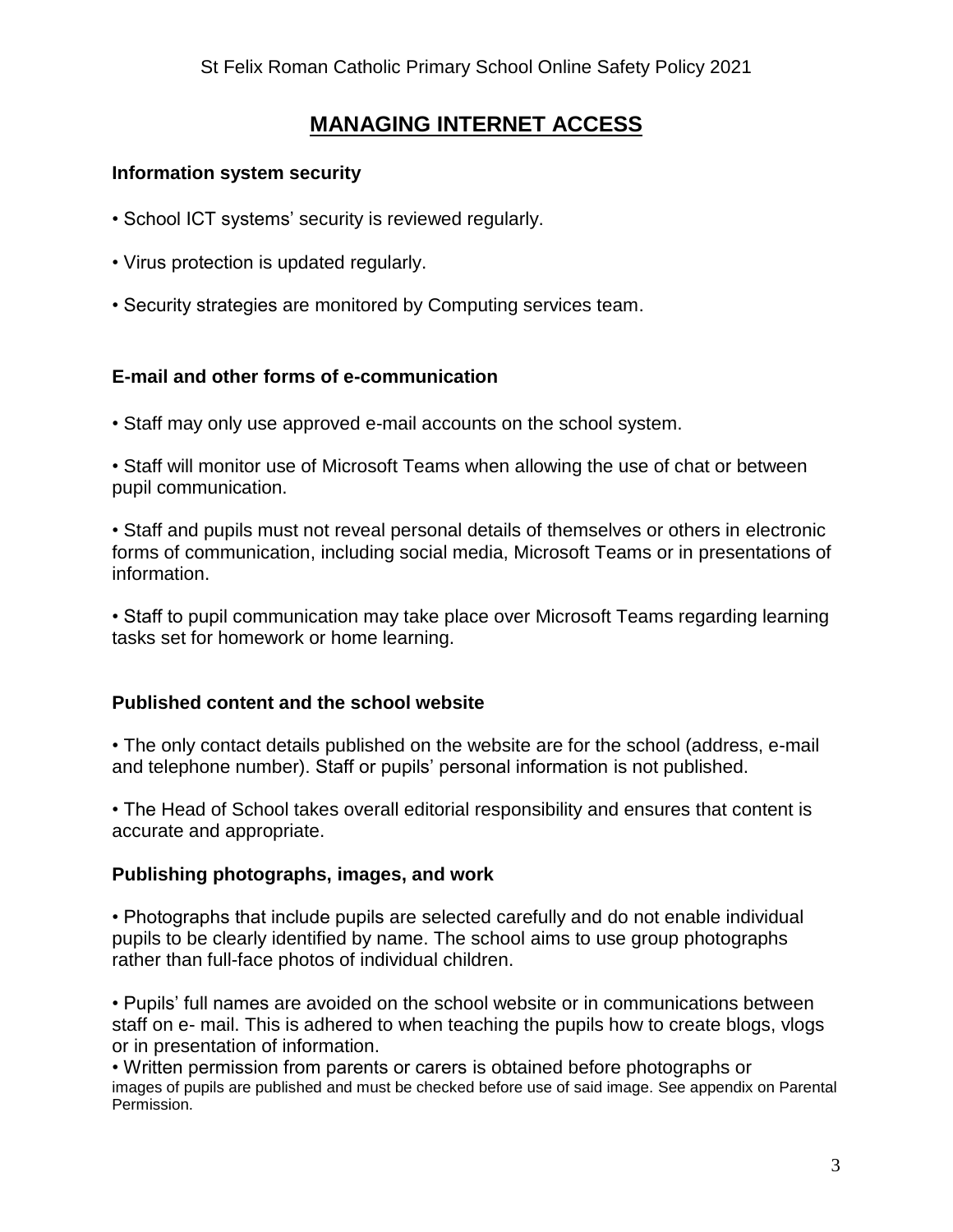• Parents receive information on image taking and publishing at the point of admission. This relates to school publications and outside publications, including use on the school website or on school social media. The choice made by the parents on Admission may be updated or changed by parents at the start of each year. These are noted in the confidential class information disseminated to each teacher at the start of the year and is maintained in the Confidential Class folder by the Administration team.

• The school controls and monitors access to social networking sites, and educates the pupils in their safe use.

• All users are advised never to give out personal details of any kind which may identify them, other people or their location.

• Pupils must not place personal photos on any social network space provided in the School.

• Pupils, parents and staff are advised on the safe use of social network spaces and the agreement on safe use is collected annually via Microsoft Forms.

### **Managing filtering**

• The school works in partnership with Suffolk IT Services to ensure systems to protect pupils are reviewed and improved.

• If unsuitable content is passed by the school filtering system and seen by pupils, teachers must report this to the pupil's parents and report to Administration, to contact Suffolk IT services.

### **IT Services Manager / IT Technicians**

In addition to their job description the IT Services Manager or IT Technician is responsible for ensuring:

• That the Academy's technical infrastructure is secure and is not open to misuse or malicious attack.

• That the Academy meets required online safety technical requirements and any relevant body's Online safety Policy / Guidance that may apply.

• Users may only access the networks and devices through a properly enforced password protection policy.

• The filtering policy is applied and updated on a regular basis and its implementation is not the sole responsibility of any single person.

• That they keep up to date with online safety technical information to effectively carry out their online safety role and to inform and update others as relevant.

• That the use of the network, the internet, the Remote Learning Platform, remote access, and email is regularly monitored in order that any misuse or attempted misuse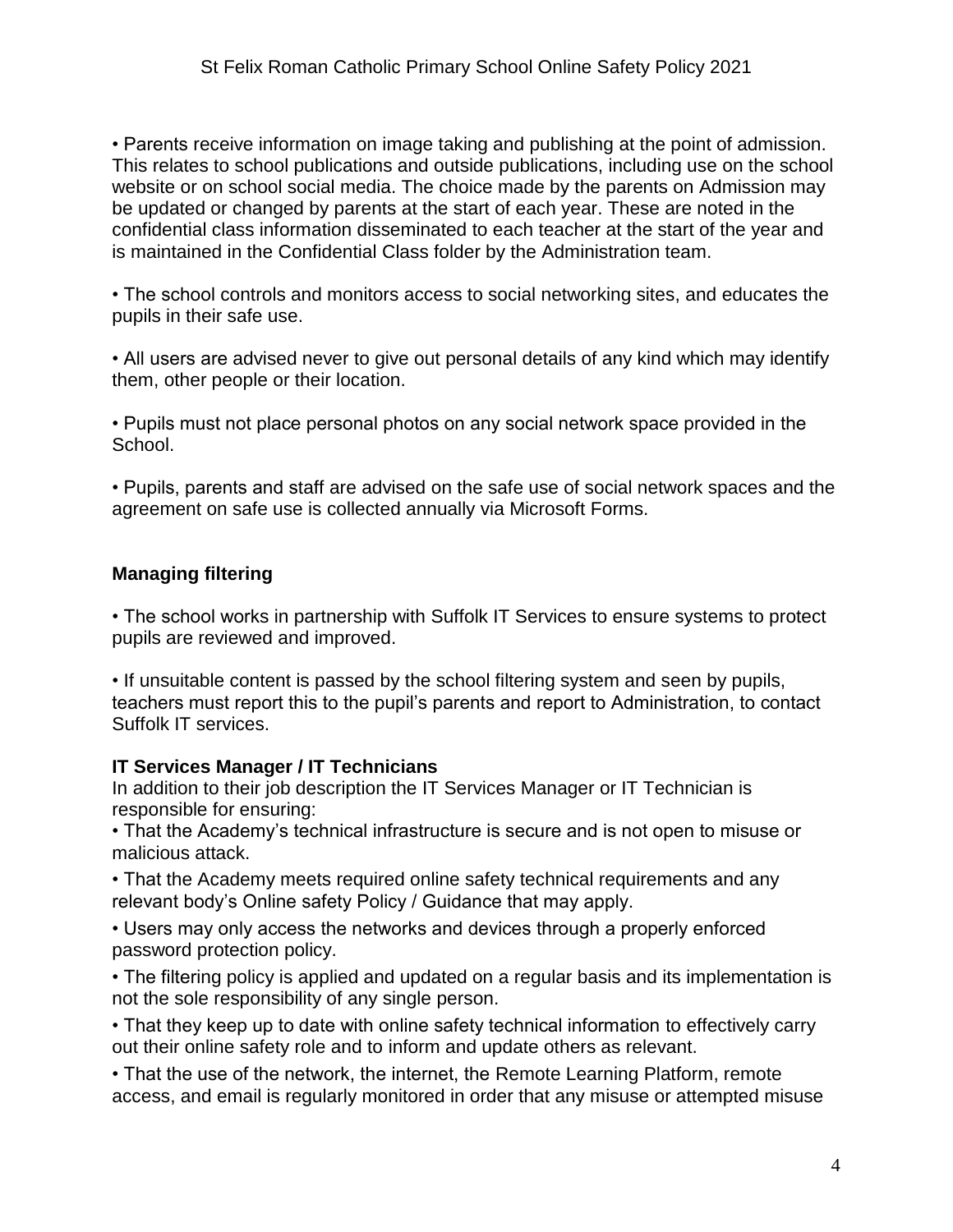can be reported to the Head of School or Online safety Coordinator for investigation, action, sanction, or support.

• That monitoring software / systems are implemented and updated as agreed in Academy policies.

### **Managing emerging technologies**

• Emerging technologies will be examined for educational benefit: advice will be sought from Suffolk County Council and a risk assessment will be carried out before use in school is allowed. The risk assessment will be led by the MAT. Noted in parental permissions.

### **Other devices**

• Pupil mobile phones are locked in safes at the start of each day. The only permitted mobile devices used in school are those owned by the school for teaching and learning purposes.

- The sending of abusive, offensive, or inappropriate material is forbidden.
- Children are not permitted to bring tablets or devices into school.

• Staff should not share personal telephone numbers with pupils or have pupils' numbers on their personal devices. Sharing personal telephone numbers with parents is not recommended. Staff make the decision to give out their number. Advice is given to staff to block access to their number if they are calling from personal devices.

## **Protecting personal data**

• Personal data will be recorded, processed, transferred, and made available according to the Data Protection Act 2018 (GDPR)

## **Policy decisions authorising internet access**

• All staff must read and accept the 'Staff Code of Conduct for ICT' via Microsoft Forms before using any school ICT resource. These are updated biannually with review of the Online Safety Policy or as and when a new member of staff joins St Felix, as part of their induction.

• The school Administration maintains a current record of all staff and pupils who are granted access to school ICT systems.

• Parents will be asked to read and confirm consent via Microsoft Forms to use the school's ICT systems.

• Pupils must agree to comply with the Acceptable Use Policy/Code of Conduct statement before being granted internet access. This information is maintained by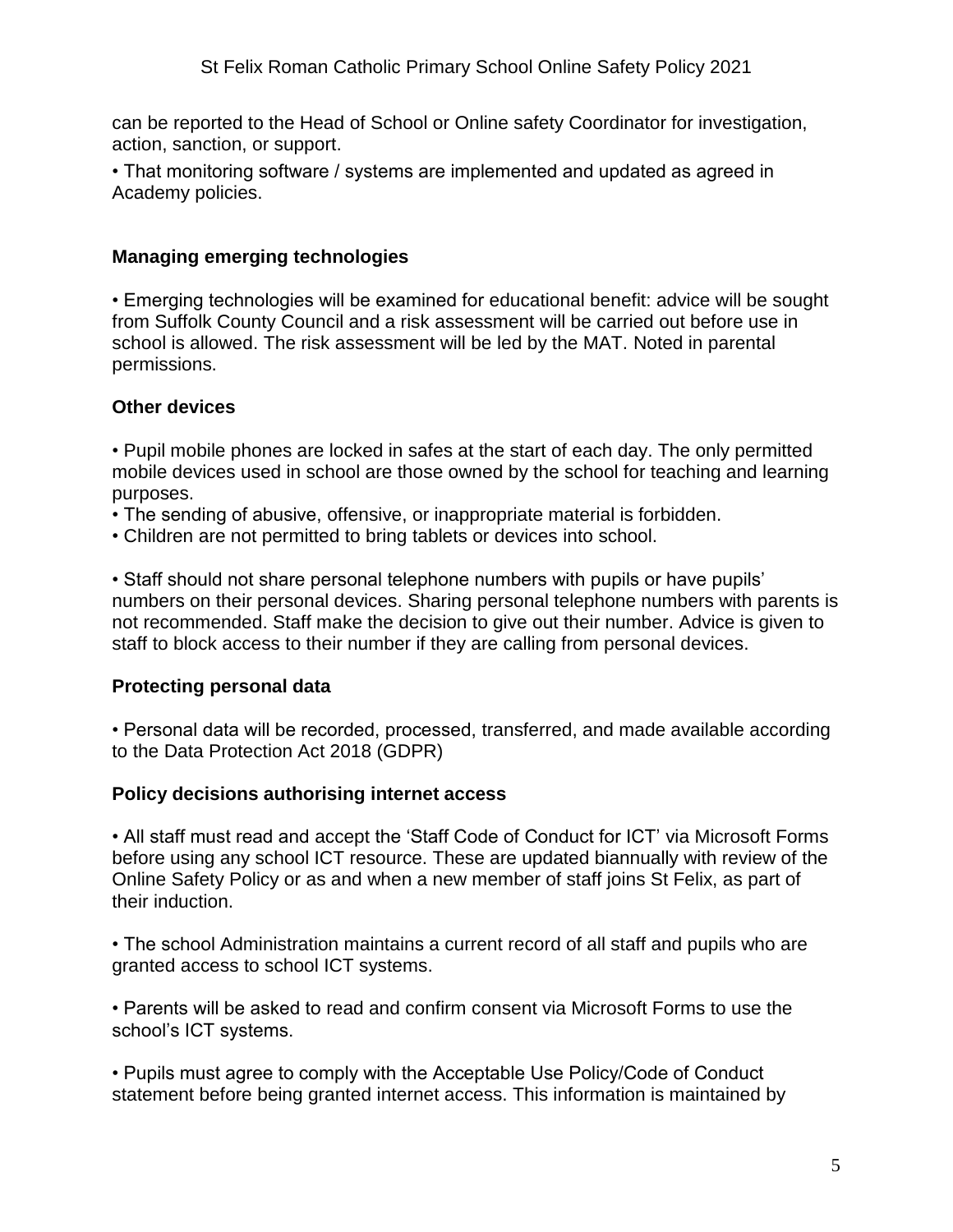Administration and is contained in the confidential list of permissions in the Class Folder.

• Any person not directly employed by the school will be asked to sign the Acceptable Use Agreement form before being allowed to access the internet on the school site. This is part of the Onsite Visitor agreement kept by Administration.

## **ASSESSING RISKS**

### **Inappropriate material**

• The school takes all reasonable precautions to prevent access to inappropriate material. However, due to the international scale and linked internet content, it is not possible to guarantee that unsuitable material will never appear on a school computer. Neither the school nor Suffolk IT Services can accept liability for the material accessed, or any consequences of internet access. However, we would always inform parents of their child having been exposed to inappropriate material.

• The school will audit IT use to establish if the Online Safety Policy is adequate and that the implementation of the Online Safety Policy is appropriate and effective. The Academy is responsible for reviewing and managing the security of the computers and Internet networks as a whole and takes the protection of Academy data and personal protection of our Academy community very seriously. This means protecting the Academy network, as far as is practicably possible, against viruses, hackers and other external security threats.

The IT Manager or IT Technician will review the security of the Academy information systems and users regularly and virus protection software will be updated regularly. Any internet resources that staff sign up to for Academy purposes must be done using a Academy email account.

Students must not be granted access to any Academy or online resources via personal email accounts

Some safeguards that the Academy takes to secure our computer systems are: - • Working toward a system to ensure that all personal data sent over the Internet is secure e.g., encrypted.

• Working toward a system so that staff are fully aware of their responsibility for ensuring that all personal data taken off site is secure.

Making sure that unapproved software is not downloaded to any Academy computers as any content may only be loaded with Administration rights.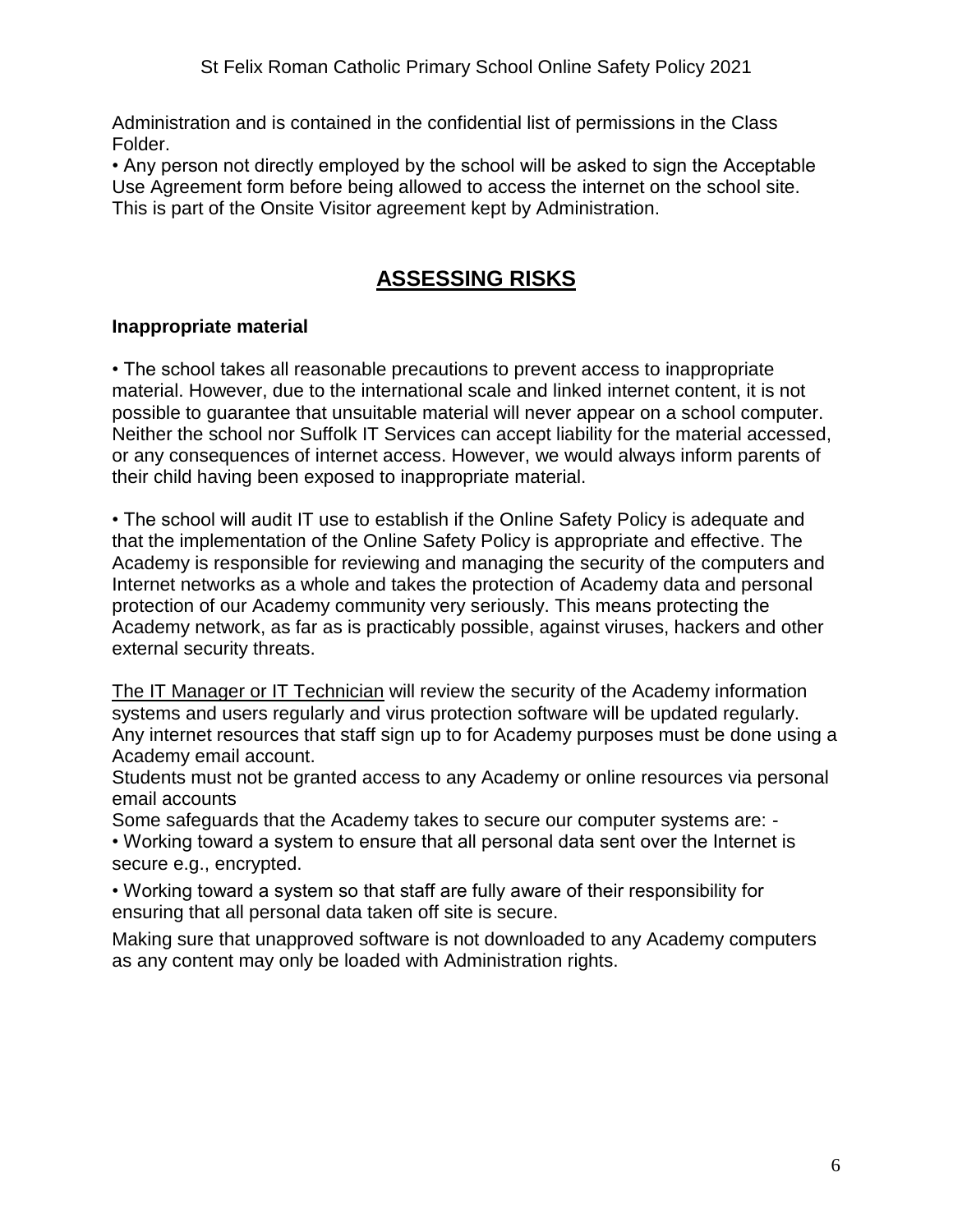#### **Handling Online Safety complaints**

• Complaints of internet misuse will be dealt with by the Online Safety Leader, who then reports this to the Designated Safeguarding Lead.

• Any complaint about staff misuse must be referred to the Head of School, or in the case where the complaint relates to the Head of School's misuse, this must be referred to the Chair of Governors.

• Complaints of a child protection nature must be referred to the Designated Safeguarding Lead and dealt with in accordance with school child protection procedures.

• Pupils and parents are informed of the complaints procedure and this is published on the school website.

• Pupils and parents are informed of consequences for pupils' misuse of the school computers or the internet.

#### **Community use of the internet**

• All use of the school internet connection by community and other organisations shall be in accordance with this policy.

## **COMMUNICATIONS POLICY**

#### **Introducing the Online Safety policy to pupils**

Rules relating to the Academy code of conduct when online, and online safety guidelines, are to be displayed around the Academy.

Online safety is integrated into the curriculum in any circumstance where the Internet or technology are being used, for example during RSE lessons and as part of the Computing curriculum, where personal safety, responsibility, and/or development are being discussed or taught. Discrete lessons are based on the materials provided by CEOP and Life to the Full.

• Pupils are informed that the network, Microsoft Teams, and internet use will be monitored.

• Any pupil misuse of ICT inside school and use of school ICT services will be discussed with parents. As use of Microsoft Teams is necessary for Homework and Home learning, sanctions to withdraw such provision cannot be made. However, it would be recommended that the pupil's use of Teams be closely monitored by both staff and parents.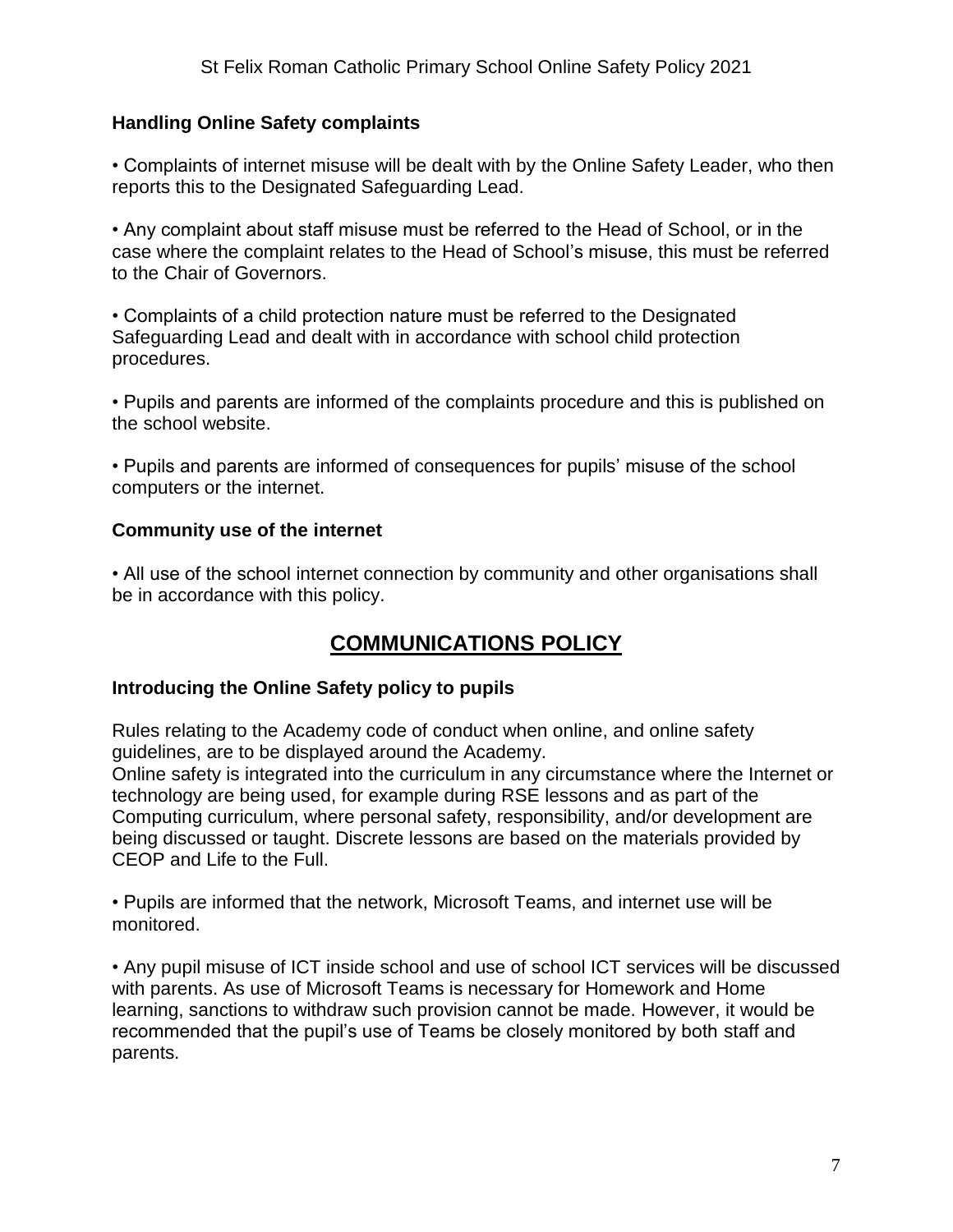### **Staff and the Online Safety policy**

• All staff have access to the School Online Safety Policy.

• Staff are aware that internet traffic can be monitored and traced to the individual User.

• Staff who manage filtering systems or monitor ICT use are supervised by senior management and have clear procedures for reporting issues.

### **Enlisting parents' support**

• Parents and carers' attention will be drawn to the School Online Safety Policy in newsletters, the school prospectus and on the school website.

• Parents and carers will be provided with additional information on Online safety from for the Online Safety Team (Year 5 pupils led by Online Safety leader)

• The school asks all new parents to consent to the Acceptable Use Agreement when their child is admitted to St Felix. See Appendices.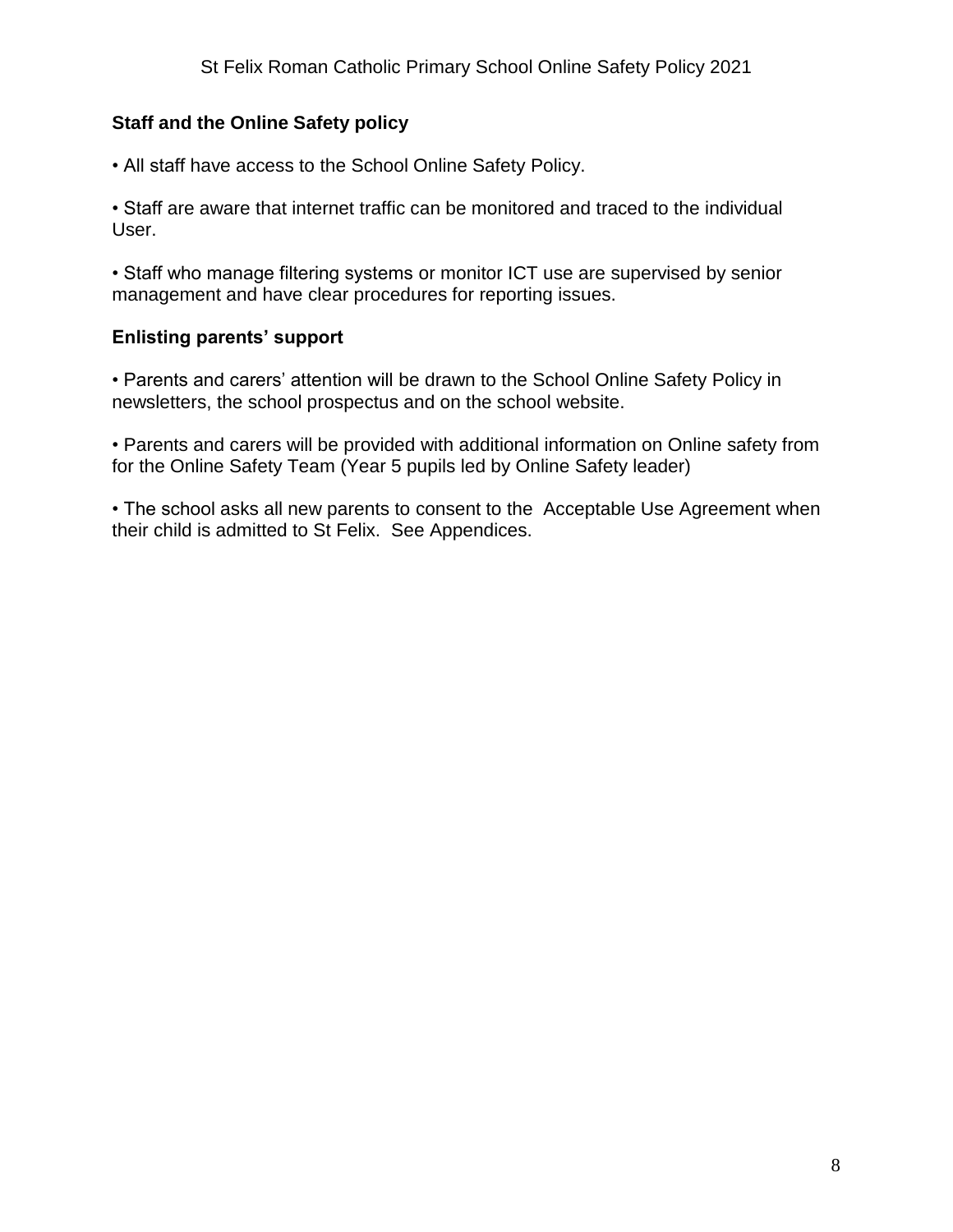## **APPENDIX 1: LEGAL FRAMWORK SURROUNDING ONLINE SAFETY**

This section is designed to inform users of legal issues relevant to the use of electronic communications. The law is developing rapidly

#### **Communications Act 2003 (section 127)**

Sending by means of the internet a message or other matter that is grossly offensive or of an indecent, obscene, or menacing character; or sending a false message by means of or persistently making use of the internet for the purpose of causing annoyance, inconvenience, or needless anxiety is guilty of an offence liable, on conviction, to imprisonment.

This wording is important because an offence is committed as soon as the message has been sent there is no need to prove any intent or purpose.

#### **The Computer Misuse Act 1990 (sections 1 – 3)**

Regardless of an individual's motivation, the Act makes it a criminal offence to:

- gain access to computer files or software without permission (for example using someone else's password to access files);
- gain unauthorised access, as above, in order to commit a further criminal act (such as fraud); or
- impair the operation of a computer or program (for example caused by viruses or denial of service attacks).

UK citizens or residents may be extradited to another country if they are suspected of committing any of the above offences.

#### **Copyright, Design and Patents Act 1988**

Copyright is the right to prevent others from copying or using his or her "work" without permission.

The material to which copyright may attach (known in the business as "work") must be the author's own creation and the result of some skill and judgement. It comes about when an individual expresses an idea in a tangible form. Works such as text, music, sound, film and programs all qualify for copyright protection. The author of the work is usually the copyright owner, but if it was created during employment it belongs to the employer.

It is an infringement of copyright to copy all or a substantial part of anyone's work without obtaining the author's permission. Usually, a licence associated with the work will allow a user to copy or use it for limited purposes. It is advisable always to read the terms of a licence before you copy or use someone else's material. It is also illegal to adapt or use software without a licence or in ways prohibited by the terms of the software licence.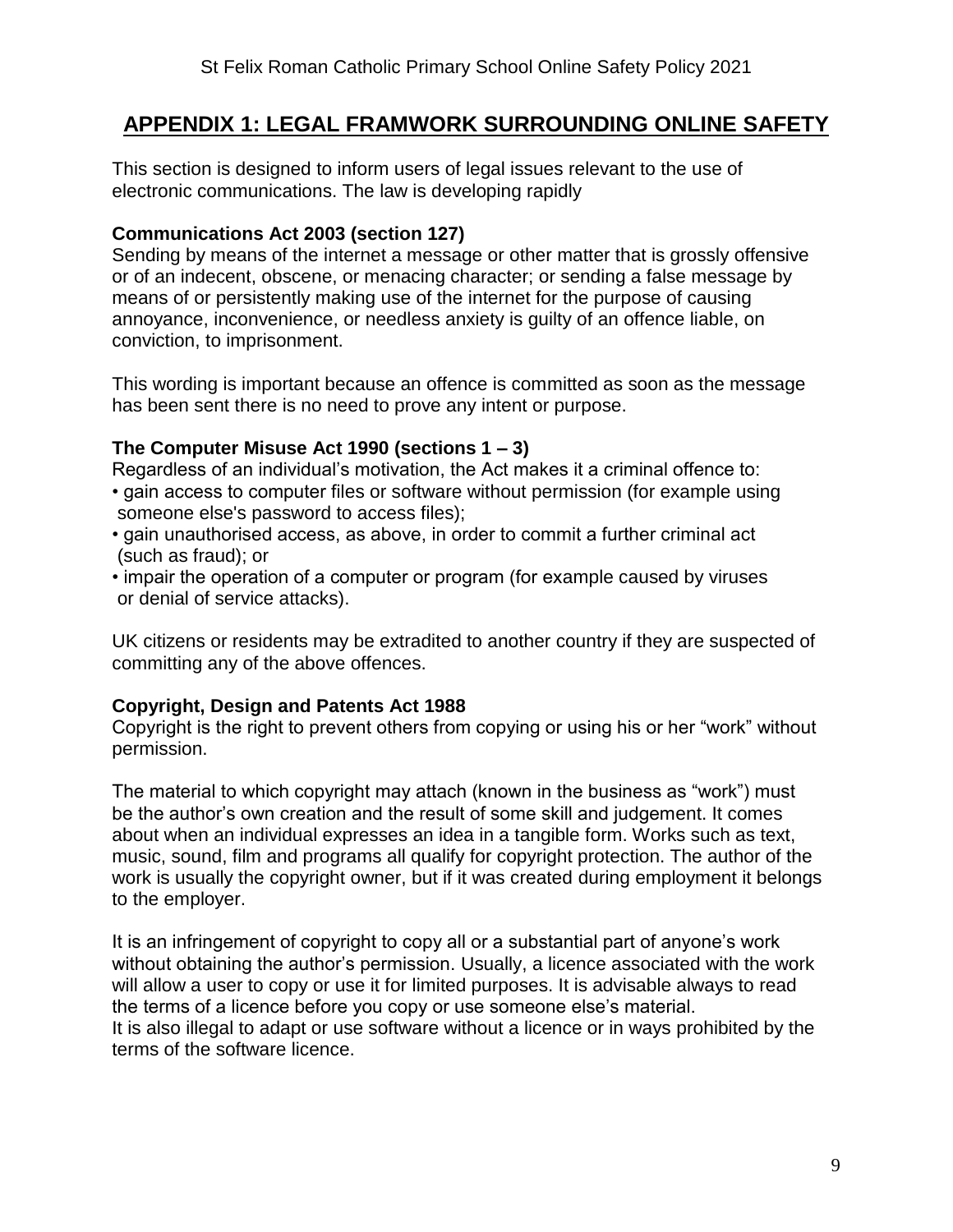**Data Protection Act 2018 This Act** provides a comprehensive and modern framework for data protection in the UK, with stronger sanctions for malpractice.

It sets new standards for protecting general data, in accordance with the GDPR, giving people more control over use of their data, and providing them with new rights to move or delete personal data. Staff must be aware of the need for privacy and security of confidential data and cooperate with all existing systems in the school to ensure confidentiality of information

It preserves existing tailored exemptions that have worked well in the Data Protection Act 1998.

#### **Education and Inspections Act 2006, sections 90 and 91**

Provides statutory powers for staff to discipline pupils for inappropriate behaviour or for not following instructions, both on and off school premises. Section 94 also gives schools the power to confiscate items from pupils as a disciplinary penalty. These powers may be particularly important when dealing with online safety issues: online bullying may take place both inside and outside school, and this legislation gives schools the legal power to intervene should incidents occur. It also gives teachers the power to confiscate mobile phones, and other personal devices, if they suspect that they are being used to compromise the well-being and safety of others.

#### **Malicious Communications Act 1988 (section 1)**

This legislation makes it a criminal offence to send an electronic message (e-mail) that conveys indecent, grossly offensive, threatening material or information that is false; or is of an indecent or grossly offensive nature if the purpose were to cause a recipient to suffer distress or anxiety.

#### **Obscene Publications Act 1959 and 1964**

Publishing an "obscene" article is a criminal offence. Publishing includes electronic transmission.

#### **Public Order Act 1986 (sections 17 – 29)**

This Act makes it a criminal offence to stir up racial hatred by displaying, publishing or distributing written material which is threatening. Like the Racial and Religious Hatred Act 2006 it also makes the possession of inflammatory material with a view of releasing it a criminal offence.

#### **Protection of Children Act 1978 (Section 1)**

It is an offence to take, permit to be taken, make, possess, show, distribute or advertise indecent images of children in the United Kingdom. A child for these purposes is anyone under the age of 18. Viewing an indecent image of a child on your computer means that you have made a digital image. An image of a child also covers pseudo-photographs (digitally collated or otherwise). A person convicted of such an offence may face up to 10 years in prison.

#### **Protection from Harassment Act 1997**

A person must not pursue a course of conduct, which amounts to harassment of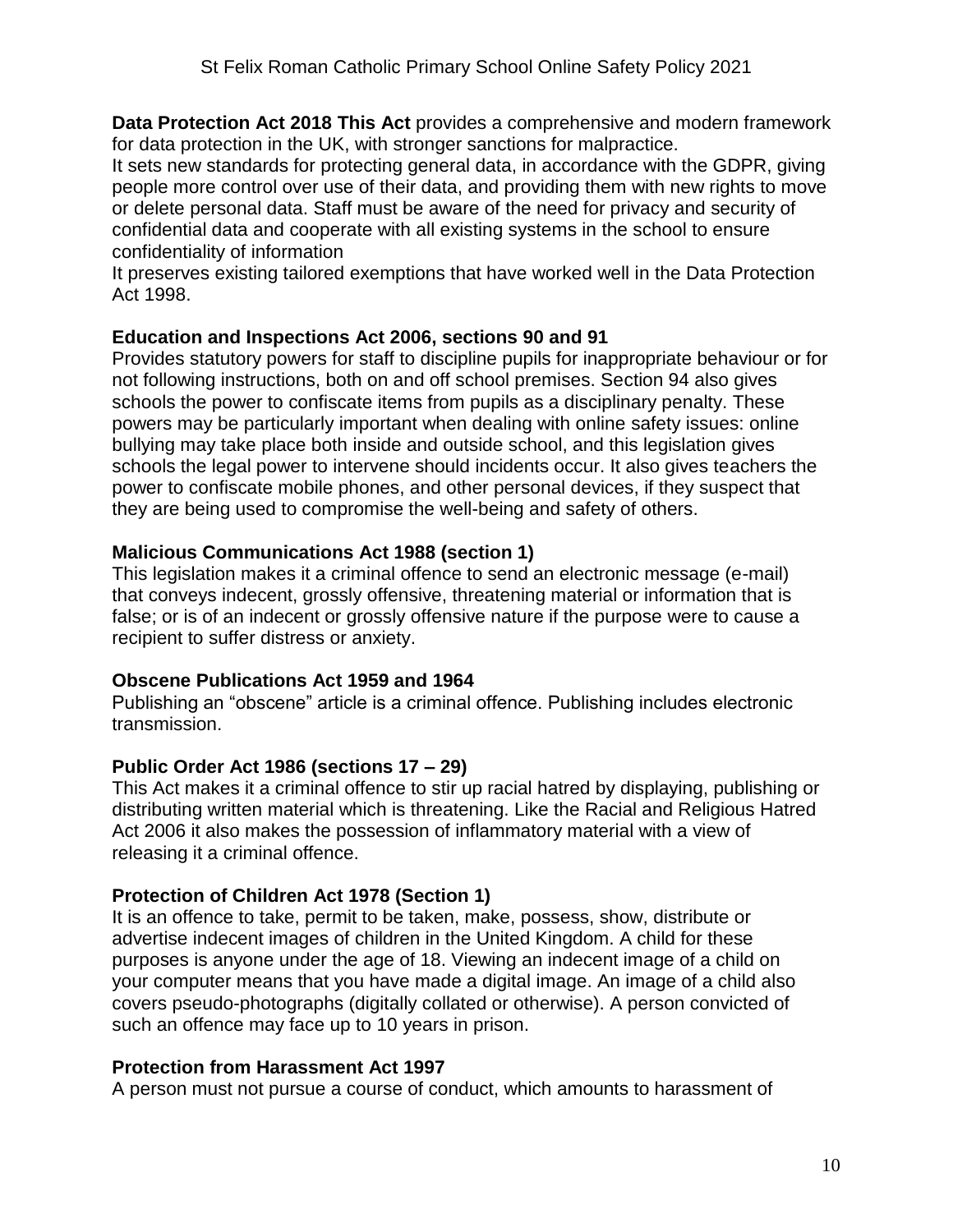another, and which he knows or ought to know amounts to harassment of the other. A person whose course of conduct causes another to fear, on at least two occasions, that violence will be used against him is guilty of an offence if he knows or ought to know that his course of conduct will cause the other so to fear on each of those occasions.

#### **Racial and Religious Hatred Act 2006**

This Act makes it a criminal offence to threaten people because of their faith, or to stir up religious hatred by displaying, publishing, or distributing written material which is threatening. Other laws already protect people from abuse based on their race, nationality or ethnic background.

#### **Regulation of Investigatory Powers Act 2000**

The Regulation of Investigatory Powers Act 2000 (RIP) regulates the interception of communications and makes it an offence to intercept or monitor communications without the consent of the parties involved in the communication. The RIP was enacted to comply with the Human Rights Act 1998.

#### **The Telecommunications (Lawful Business Practice) (Interception of Communications) Regulations 2000**

Permits a degree of monitoring and record keeping, for example, to ensure communications are relevant to school activity or to investigate or detect unauthorised use of the network. Nevertheless, any monitoring is subject to informed consent, which means steps must have been taken to ensure that everyone who may use the system is informed that communications may be monitored.

Covert monitoring without informing users that surveillance is taking place risks breaching data protection and privacy legislation.

#### **Sexual Offences Act 2003**

A new grooming offence is committed if you are over 18 and have communicated with a child under 16 at least twice (including by phone or using the internet) and then intentionally meet them or travel with intent to meet them anywhere in the world with the intention of committing a sexual offence.

Causing a child under 16 to watch a sexual act is illegal, including looking at images such as videos, photos, or webcams, for your own gratification. It is also an offence for a person in a position of trust to engage in sexual activity with any person under 18, with whom they are in a position of trust. (Typically, teachers, social workers, health professionals, etc).

Any sexual intercourse with a child under the age of 13 commits the offence of rape. Schools should already have a copy of "Children & Families: Safer from Sexual Crime" document, which is available at the following website: http://www.gmc-uk.org/sex\_offences\_act\_2.pdf\_48793788.pdf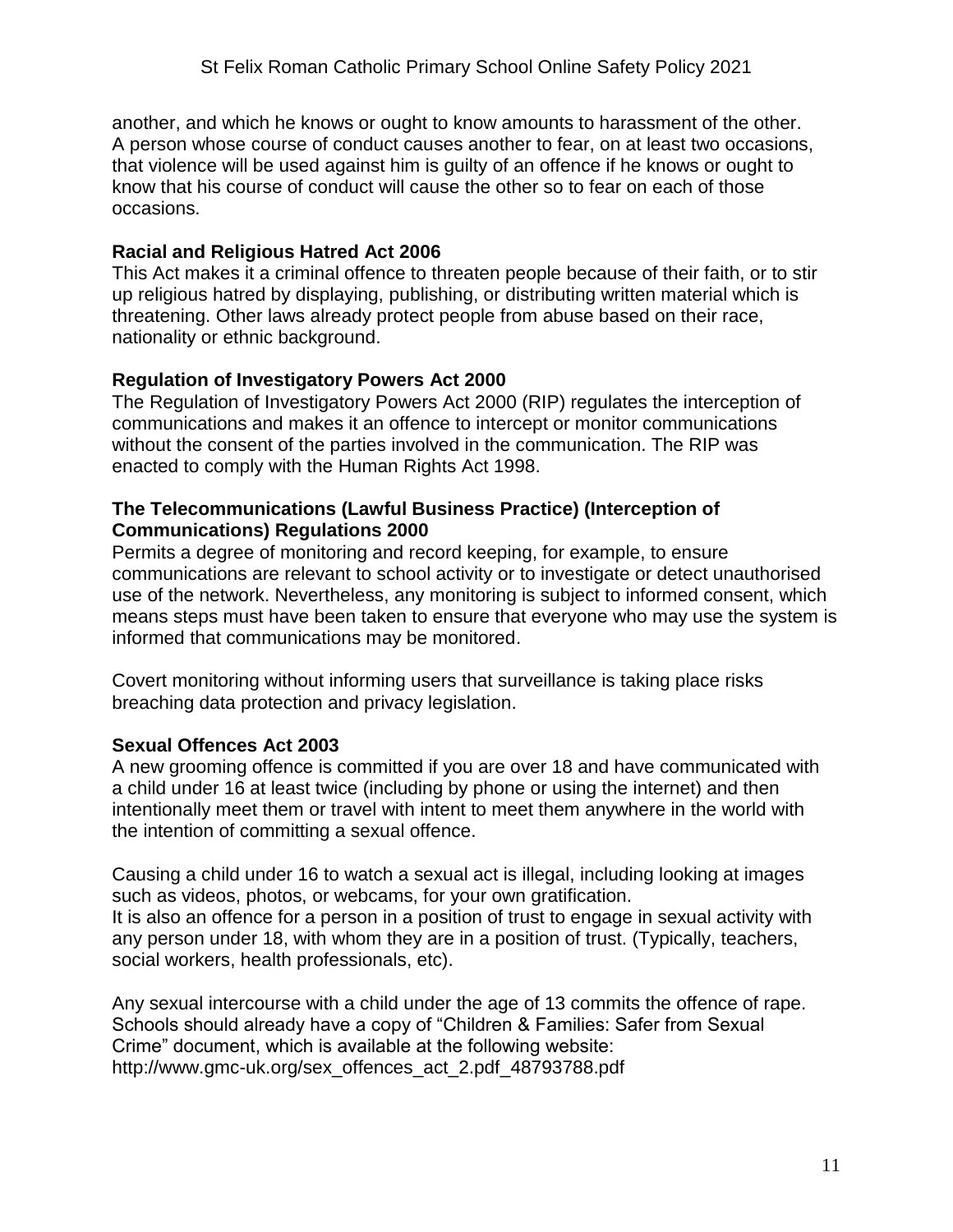## **APPENDIX 2: STAFF AGREEMENT**

#### **Staff, Governor and Visitor Acceptable Use Agreement - ICT Code of Conduct**

ICT and the related technologies such as email, the internet and mobile devices are an expected part of our daily working life in school. This policy is designed to ensure that all adult users are aware of their responsibilities when using any form of ICT. All such users are expected to sign this policy and always adhere to its contents. Any concerns or clarification should be discussed with the Head of School.

• I appreciate that ICT includes a wide range of systems, including mobile phones, email, and social networking and that ICT use may also include personal ICT devices when used for school business.

• I understand that it is an offence to use a school ICT system and equipment for any purpose not permitted by its owner.

• I will not access personal accounts on school devices.

• I will comply with the ICT system security and not disclose any passwords provided to me by the school or other related authorities.

• I understand that I am responsible for all activity carried out under my username

• I will ensure that all school generated electronic communications are appropriate and compatible with my role.

• I will only use the approved, secure email system(s) for any school business

• I will ensure that all data is kept secure and is used appropriately and as authorised by the Head of School or Governing Body. If in doubt I will seek clarification. This includes taking data off site. For Cloud data storage and data sharing services e.g. Google, Microsoft 365, data or information stored on any cloud data storage must not be shared unless you are confident about how the system works, and who will be able to access the data.

• At school, I will not install any hardware or software without the permission of the subject leader for Computing.

• I will not browse, download, upload or distribute any material that could be considered offensive, illegal or discriminatory.

• I will not use any form of Social Networking sites to post any comments about or pictures of other members of staff which could be interpreted as offensive, illegal or discriminatory.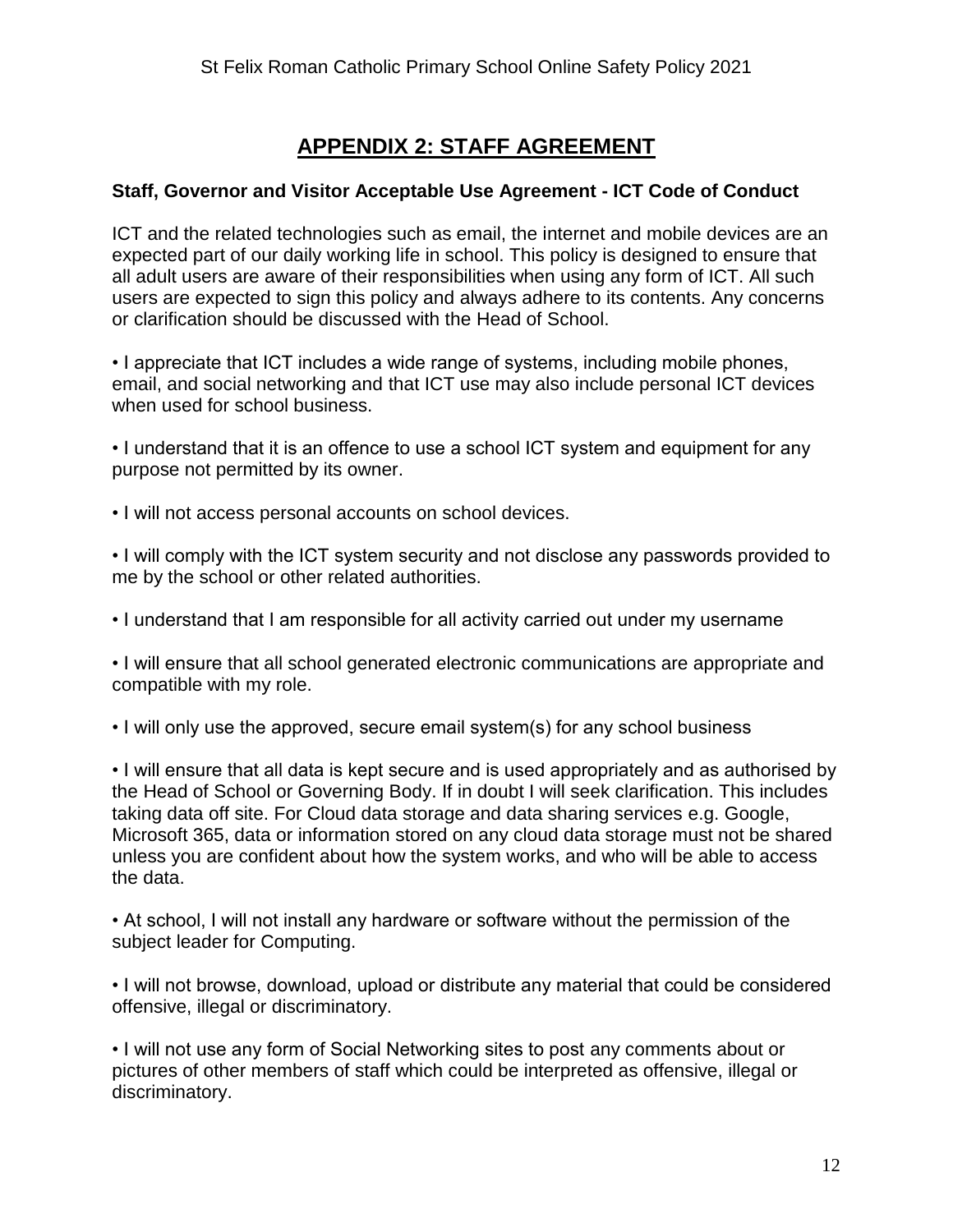• Images will only be taken, stored, and used for purposes in line with school policy and with written consent of the parent, carer, or adult subject. Images will not be distributed outside the school network or School Website, without the consent of the subject or of the parent/carer, and the permission of the Head of School

• I understand that my permitted use of the internet and other related technologies can be monitored and logged and can be made available, on request, to my Line Manager or Head of School

• I will respect copyright and intellectual property rights.

• I will report any incidents of concern regarding children's safety to Head of School or other Senior Designated Professional.

**Please Note -The Computer Misuse Act 1990 identifies three specific offences: Unauthorised access to computer material (that is, a program or data).** 

**• Unauthorised access to a computer system with intent to commit or facilitate the commission of a serious crime.** 

**• Unauthorised modification of computer material** 

**If the Computer Misuse Act 1990 is breached then a student or member of staff is likely to have the matter referred to other authorities including the police.** 

**Online safety is a whole-Academy issue and responsibility.**

#### **User Signature**

I agree to follow this Code of Conduct and to support the safe use of ICT throughout the school.

**Name:…………………………………………………………………………..….(printed)** 

**Job title:……………………………………………………Date:………………………..**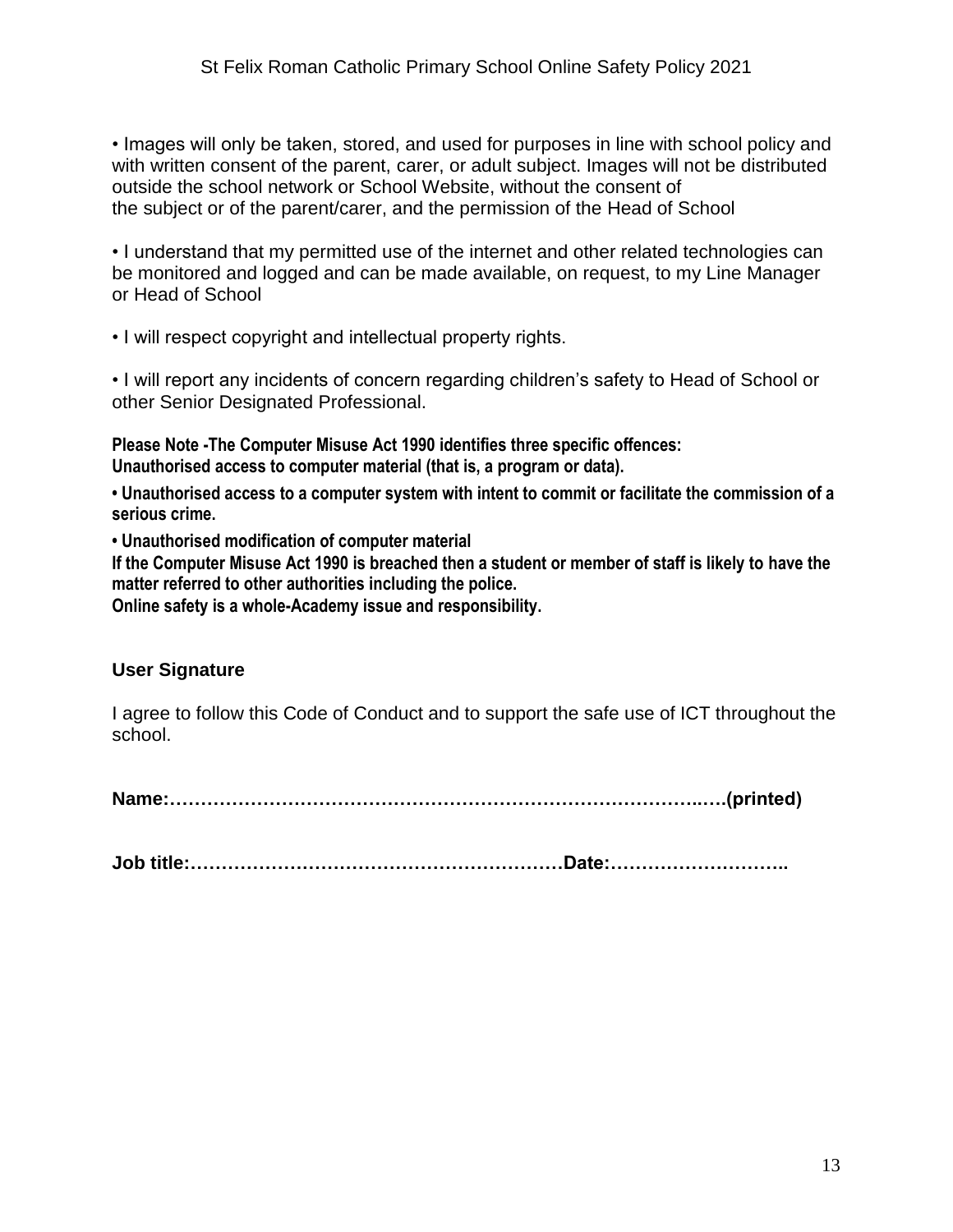

# **APPENDIX 3: EYFS / KS1 PUPIL AGREEMENT for Acceptable Use**

This is how we stay safe when we use computers:

- I will ask a teacher if I want to use the computers, iPads, Interactive White Board, or other computing equipment.
- I will only use activities that a teacher has told or allowed me to use.
	- I will take care of the computer and other computing equipment.
- I will ask for help from a teacher if I am not sure what to do or if I think I have done something wrong.
- I will tell a teacher or suitable adult if I see something that upsets or worries me on the screen.
	- I know that I must be polite and take care with posting pictures or when I type something onto our Home learning page or class notebook.
		- I will not meet other pupils on our Home Learning Platform without a school adult.
- I must keep my passwords private to me and my parents or carers. I must not share other's passwords.

Pupil \_\_\_\_\_\_\_\_\_\_\_\_\_\_\_\_\_\_\_\_\_\_ Date\_\_\_\_\_\_\_\_\_\_\_

Parent/ Carer \_\_\_\_\_\_\_\_\_\_\_\_\_\_\_\_\_\_\_\_\_\_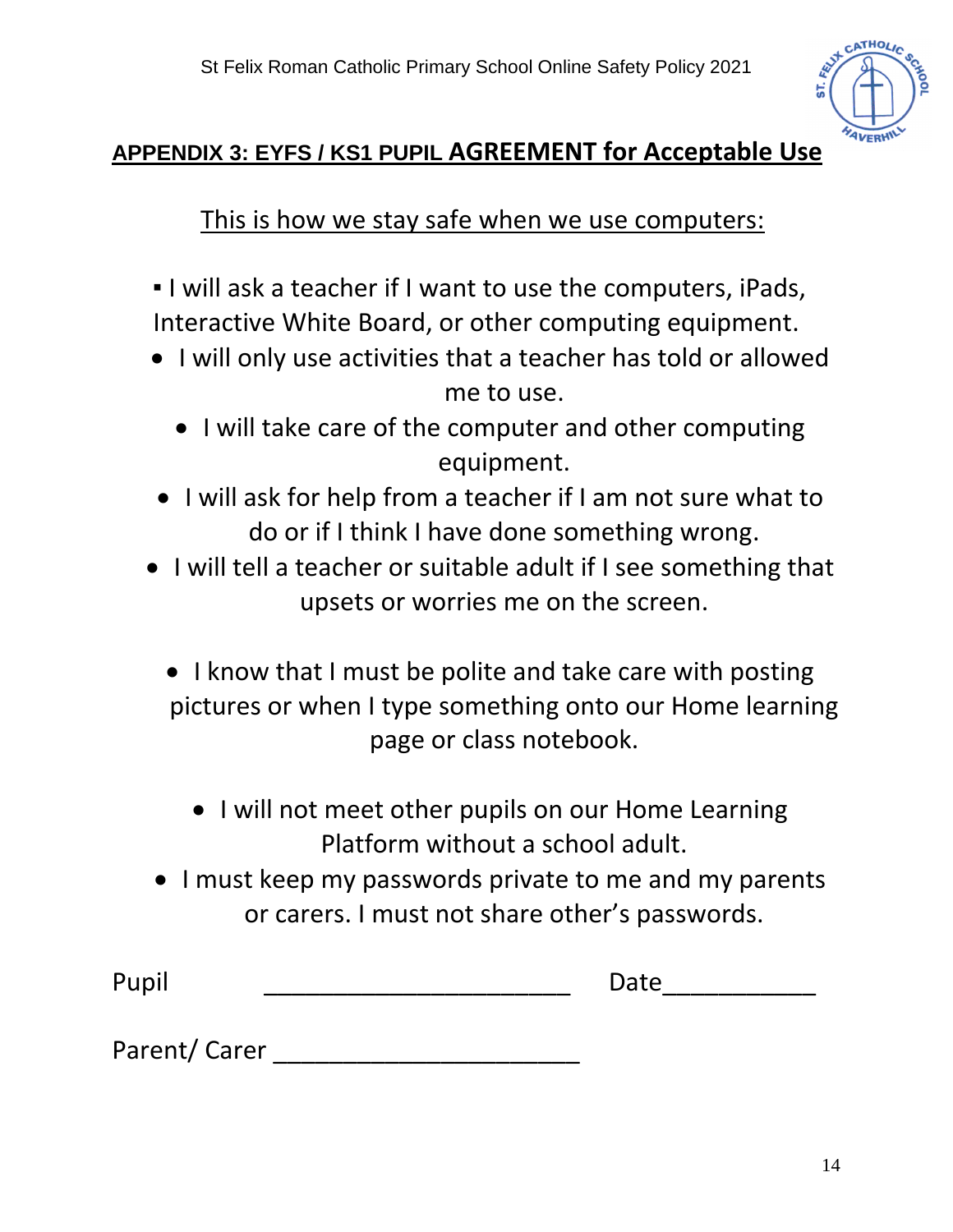

## **APPENDIX 4: KS2 PUPIL AGREEMENT for Acceptable Use.**

These Online Safety Rules help to protect students and the school by describing acceptable computer use.

I know that the school rules apply to use of the internet.

I will only use ICT systems in school for learning tasks set by the teachers. I will not post pictures or personal information of or about my family or friends on the internet without permission. I will not upload pictures of family or friends to Microsoft Teams.

I will store my learning in class folder. I will not access other's work or folders without their permission. I will show respect to others when using the Microsoft Teams chat for a learning task. I will not met other pupils on Teams without a school adult.

I will be responsible for my behaviour when using the internet. This includes resources I access and the language I use in communication with others.

If I accidentally come across any material which is inappropriate, unpleasant or upsets me, I will report it to my teacher or teaching assistant immediately. I will not disseminate or save material that is inappropriate to other pupils.

I will not download or install software or files from any source, personal or otherwise, including memory sticks, on to school computers or other technologies, as this might cause viruses or other damaging problems which could infect the school system.

 I will always respect the privacy and ownership of others' work on-line including copying others' writing or images to present as my own.

I understand the school may monitor, record, and control my use of the school's computer systems and online learning, via Microsoft Teams and, if necessary, report any misuse of the systems to other appropriate people.

I understand that these rules are designed to keep me safe and that accept that I will only be allowed to use the school equipment and systems by following the rules.

**Pupil name:**

**Pupil signature:** Date: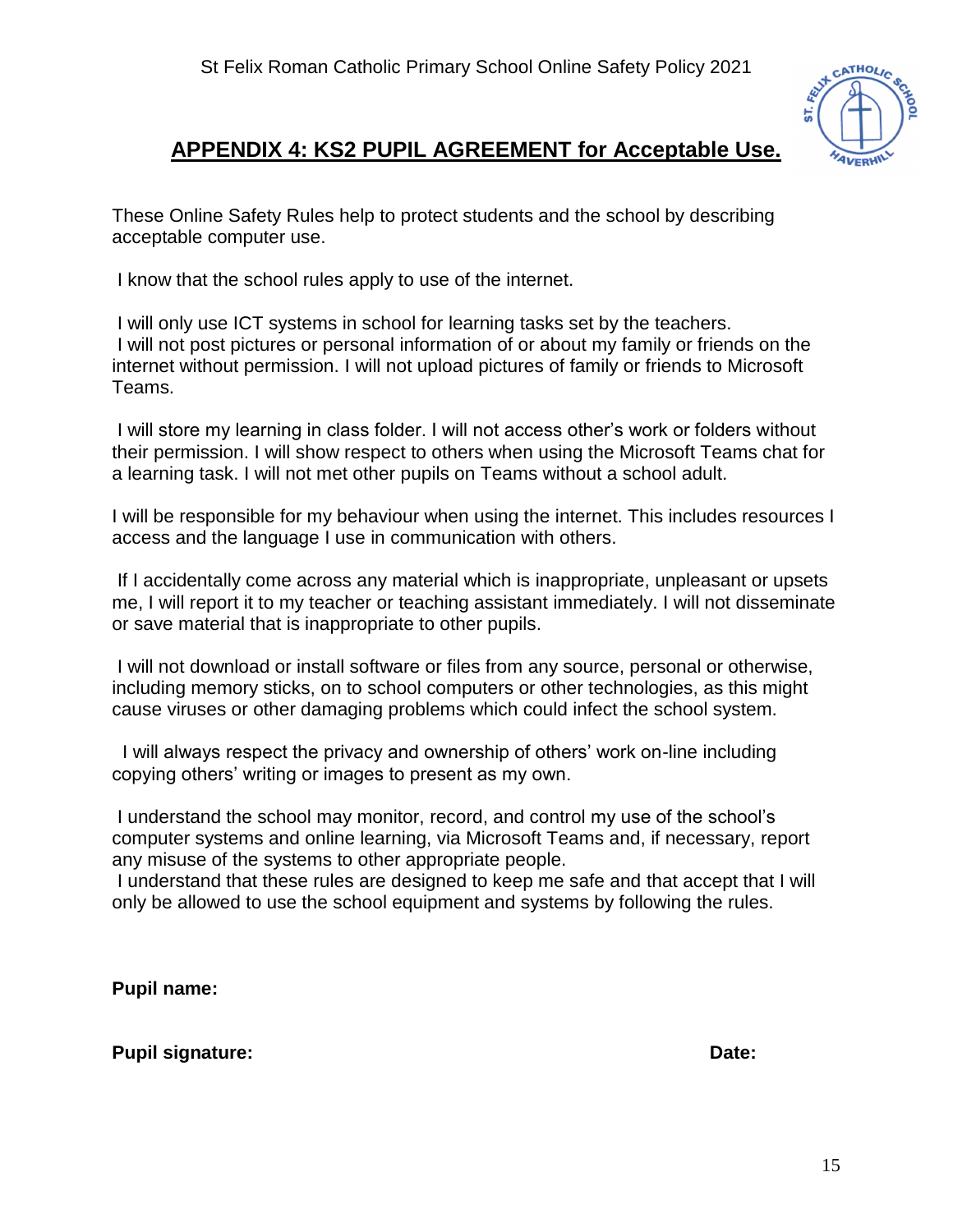

## **APPENDIX 5: PARENTAL FORM for Acceptable Use of Computing and Internet Services in Education Agreement**

**Parent / guardian name:………………………………………………………………………**

**Pupil name: …………………………………………………………… Class: …………..**

- As the parent or legal guardian of the above pupil(s), I grant permission for my child to have supervised access to use the internet, the Home Learning via Microsoft Teams and other IT facilities at school.
- I know that my daughter or son has signed a form to confirm that they will keep to the school's rules for responsible ICT use, outlined in the Online Safety Policy/Code of Conduct. (OSP).
- I also understand that my son/daughter will be informed, as to the safety of new technologies or strategies.
- I know that the latest copy of the Online Safety Policy is available on the School Website for the Academy Trust.
- (http://www.stfelixhaverhill.com/), or from the school office, and that further advice about safe use of the internet can be found on the School Website or from the Computing Leader.
- I accept that ultimately the school cannot be held responsible for the nature and content of materials accessed through the internet and mobile technologies, but I understand that the school will take every reasonable precaution to keep pupils safe and to prevent pupils from accessing inappropriate materials. These steps include using a filtered internet service, a monitored Home Learning platform and employing appropriate teaching practices and teaching online safety skills to pupils.
- I will not allow my child to bring in a mobile device, such as mobile phone or iPad or similar tablet device, to school without permission. If permission is granted, the device will then be stored securely during the school day. The school cannot accept any responsibility for any loss/damage that may occur. I understand that the school can check my child's computer files, mobile phone and the internet sites they visit.
- I understand that my child is not allowed to download or upload files at school from any source, including memory sticks, without permission, as these may contain unseen viruses or other damaging problems which could infect the school ICT system. I also know that the school may contact me if there are concerns about my son/daughter's online safety and online behaviour, including use of social media.
- I will support the school by promoting safe use of the internet and digital technology at home and will inform the school if I have any concerns over my child's online safety.

**Parent's signature:……………………………………………. Date:………………….**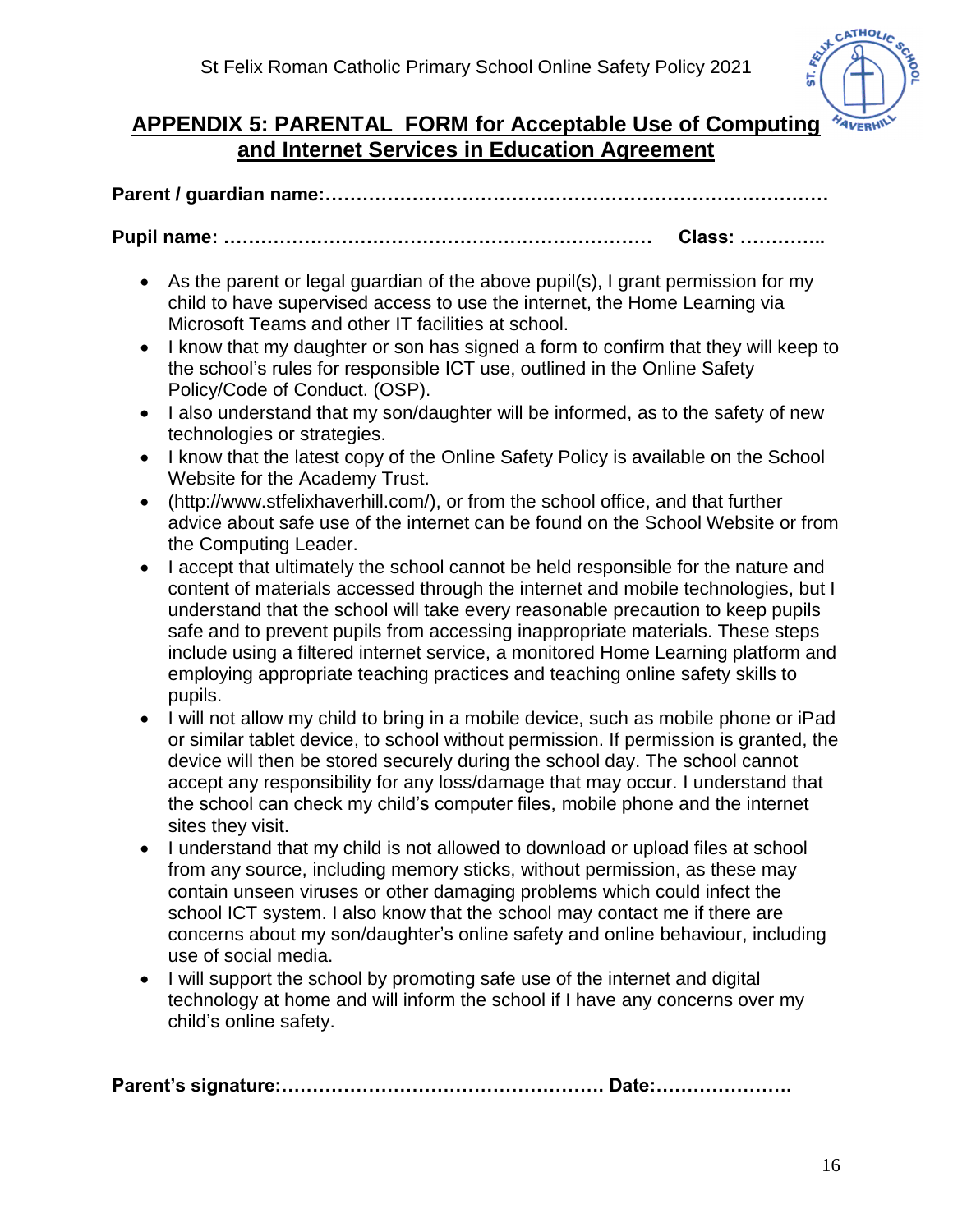

## **APPENDIX 6: PARENTAL FORM - USE OF DIGITAL IMAGES**

#### **Use of digital images - photography and video (As recommended by Suffolk County Council)**

To comply with the General Data Protection Regulations 2018, we need your permission before we can photograph or make recordings of your daughter / son.

We use the following rules for any external use of digital images: If the pupil is named, we avoid using their photograph. If their photograph is used, we avoid naming the pupil.

Where showcasing examples of pupils' work, we only use their first names, rather than their full names.

If showcasing digital video work to an external audience, we take care to ensure that pupils are not referred to by name on the video, and that pupils' full names are not given in credits at the end of the film.

Only images of pupils in suitable dress are used. Staff are not allowed to take photographs or videos on their personal equipment.

**---------------------------------------------------------------------------------------------------------------**

#### **Examples of how digital photography and video may be used include:**

• Your child being photographed (by the classroom teacher, teaching assistant or another child) as part of a learning activity, e.g., photographing children at work and then sharing the pictures on the interactive whiteboard or in the classroom allowing the children to see their work and make improvements.

• Your child's image for presentation purposes around the school, e.g., in school wall displays, presentations to capture images around the school or in the local area as part of a project or lesson.

• Your child's image being used in a presentation about the school and its work to share its good practice and celebrate its achievements, which is shown to other parents, schools or educators, e.g. in a document sharing good practice; in our school prospectus, on the school website. In rare events, your child's image could appear in the media if a newspaper photographer or television film crew attend an event.

Note: If we, or you, actually wanted your child's image linked to their name we would contact you separately for permission, e.g. if your child won a national competition and wanted to be named in local or government literature.

#### **Use of digital images - photography and video:**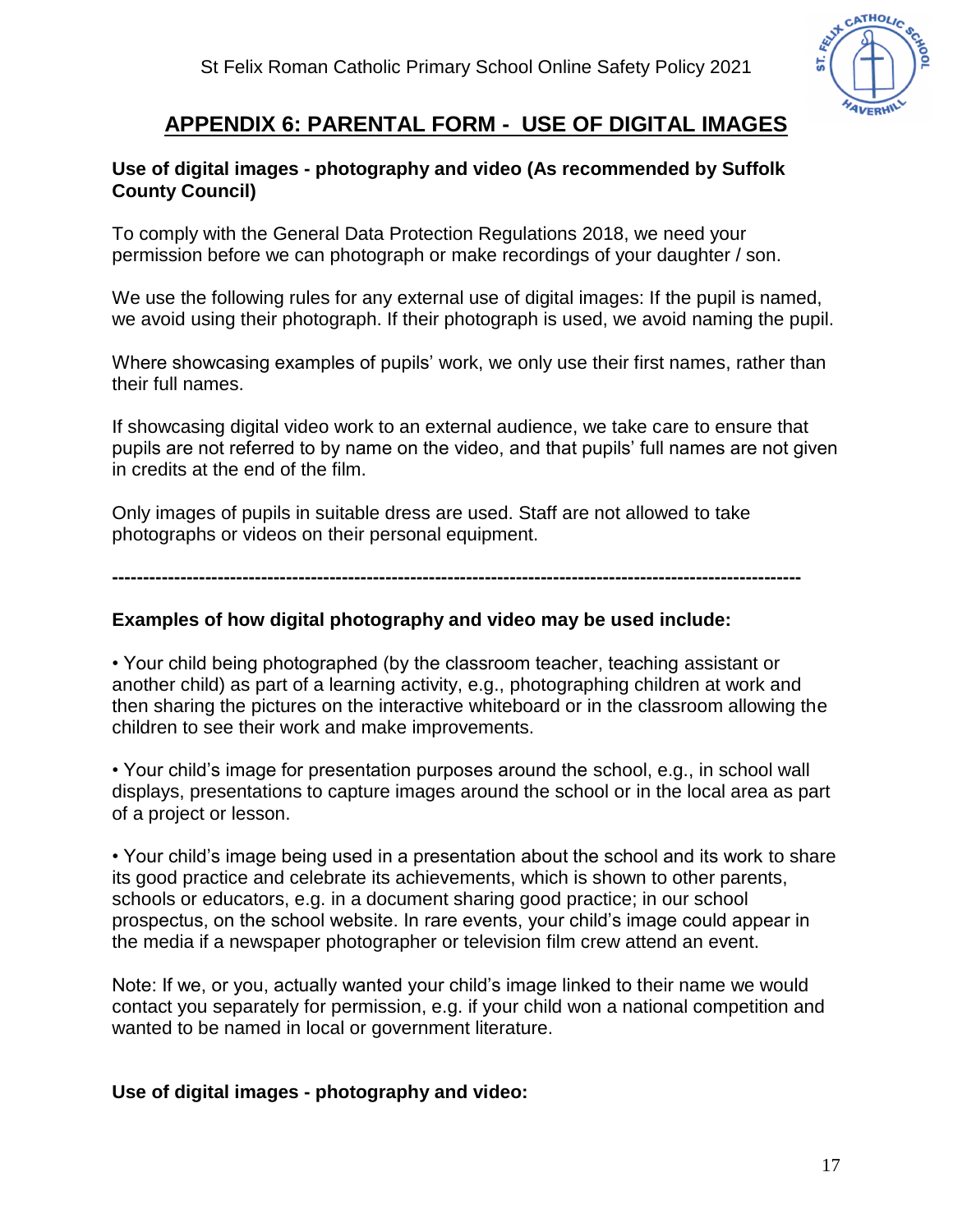I agree to the school using photographs of my child or including them in video material, as described in the above document 'Use of digital images – photography and video'. I have read and understood this document. I understand that images will only be used to support learning activities or in publicity that reasonably promotes the work of the school, and for no other purpose.